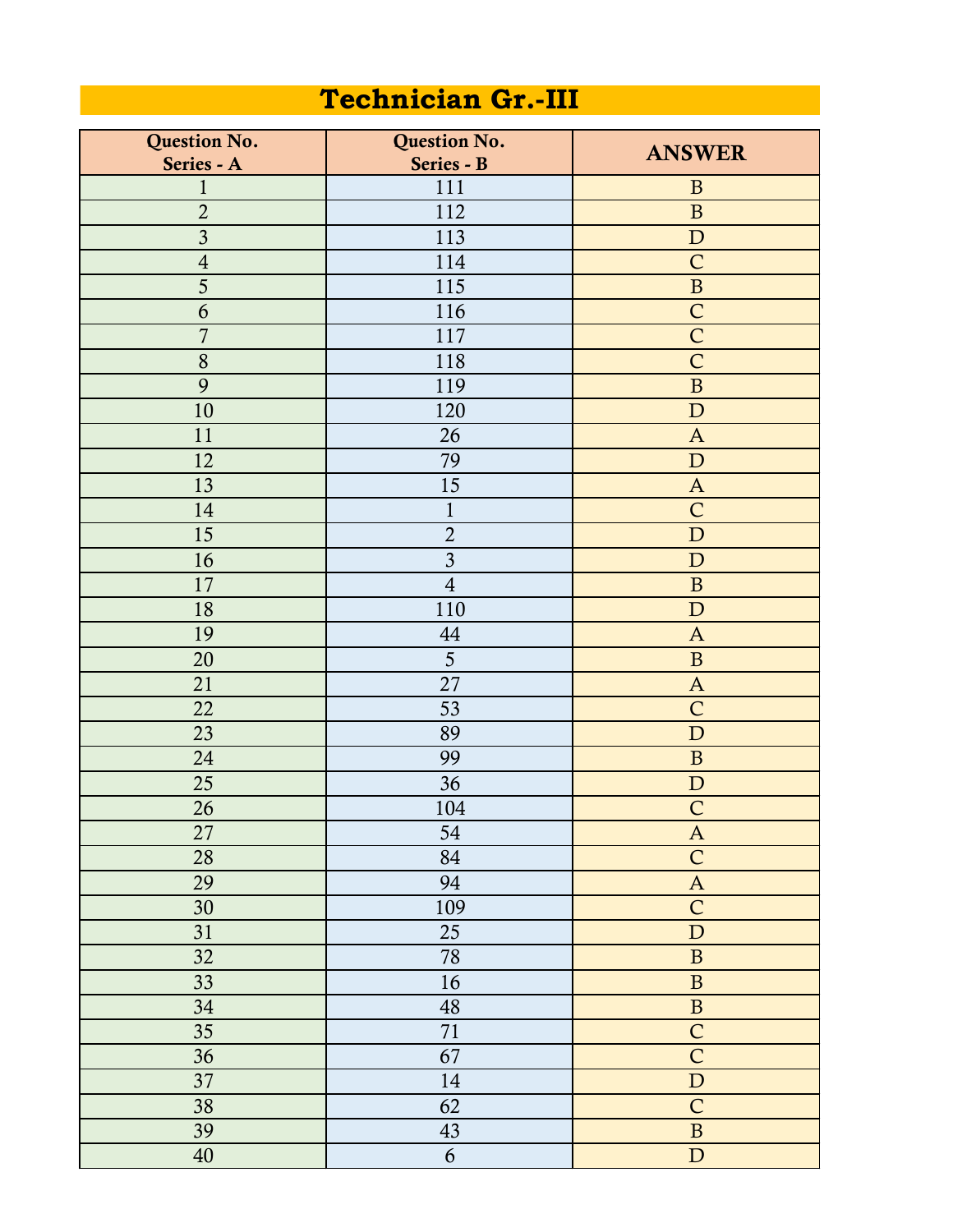| 41          | 28             | ${\bf D}$                 |
|-------------|----------------|---------------------------|
| 42          | 52             | $\overline{C}$            |
| 43          | 88             | $\boldsymbol{A}$          |
| $\sqrt{44}$ | 98             | $\overline{C}$            |
| 45          | 35             | $\overline{C}$            |
| 46          | 103            | $\, {\bf B}$              |
| $47\,$      | 55             | $\overline{A}$            |
| $\sqrt{48}$ | 83             | $\overline{C}$            |
| 49          | 93             | ${\bf D}$                 |
| 50          | 108            | $\, {\bf B}$              |
| 51          | 24             | $\mathbf D$               |
| 52          | $77\,$         | $\overline{A}$            |
| 53          | 17             | $\overline{\mathbf{B}}$   |
| 54          | $47\,$         | $\mathbf{D}$              |
| 55          | 70             | $\mathbf{A}$              |
| 56          | 66             | $\overline{C}$            |
| 57          | 13             | $\boldsymbol{\mathsf{A}}$ |
| 58          | 61             | ${\bf D}$                 |
| 59          | $42\,$         | $\overline{C}$            |
| 60          | $\overline{7}$ | ${\bf D}$                 |
| 61          | 29             | ${\bf D}$                 |
| 62          | 51             | $\, {\bf B}$              |
| 63          | 87             | $\overline{C}$            |
| 64          | 97             | $\overline{C}$            |
| 65          | 34             | $\mathbf{A}$              |
| 66          | 102            | $\overline{D}$            |
| 67          | 56             | $\mathsf{C}$              |
| 68          | 82             | $\mathbf{A}$              |
| 69          | 92             | $\mathbf D$               |
| 70          | 107            | $\overline{C}$            |
| 71          | 23             | $\mathbf{A}$              |
| 72          | $76\,$         | $\mathbf{A}$              |
| 73          | 18             | $\mathsf{C}$              |
| 74          | 46             | ${\bf D}$                 |
| 75          | 69             | $\, {\bf B}$              |
| 76          | 65             | $\, {\bf B}$              |
| $77\,$      | 12             | $\, {\bf B}$              |
| 78          | 60             | $\, {\bf B}$              |
| 79          | 41             | ${\bf D}$                 |
| 80          | $\overline{8}$ | ${\bf D}$                 |
| 81          | 30             | $\boldsymbol{\mathsf{A}}$ |
| 82          | $50\,$         | ${\bf D}$                 |
| 83          | 86             | ${\bf D}$                 |